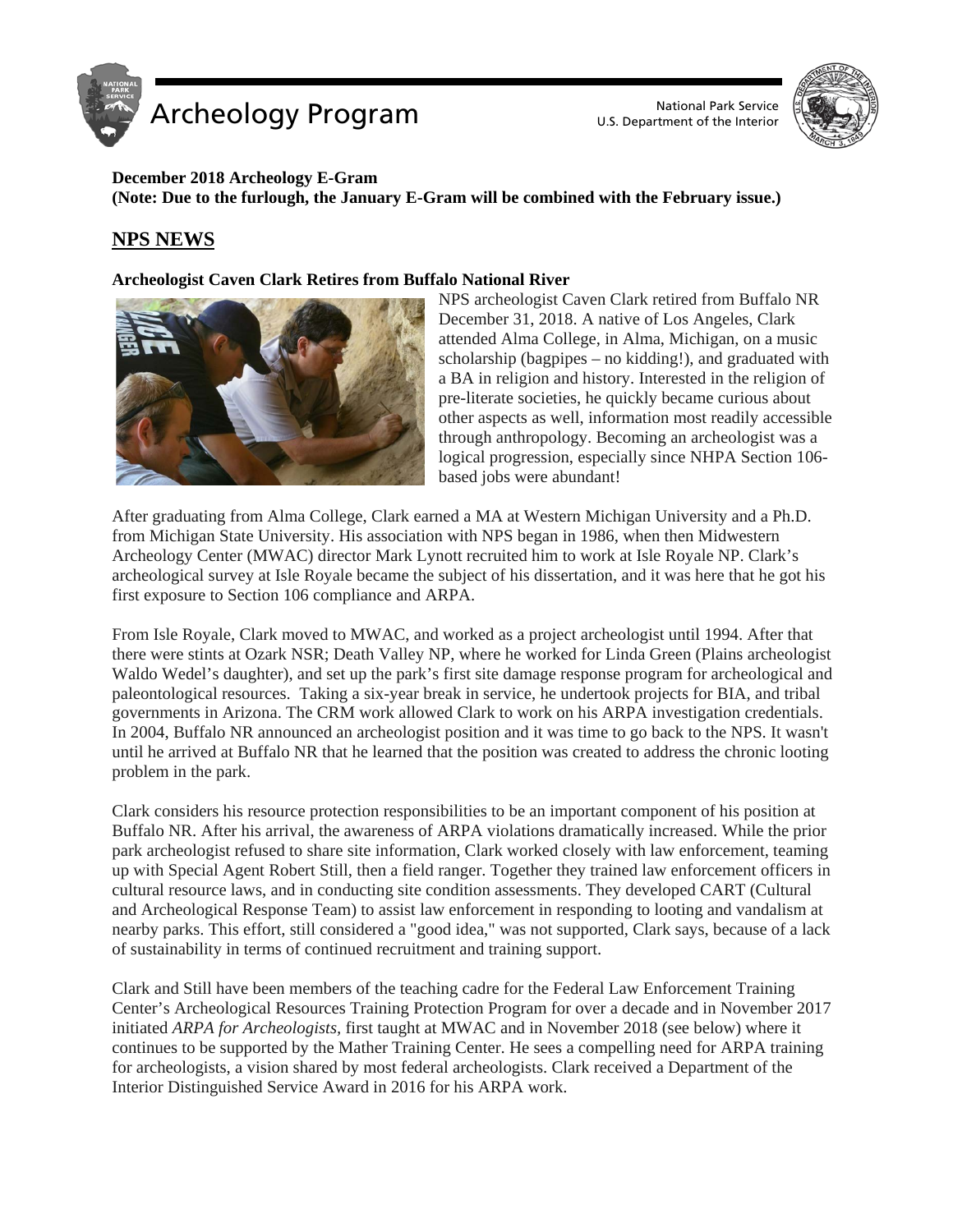In 2008, Clark was assigned the park's interpretive program about the same time as the park historian retired, and in 2010 acquired the natural resource branch. The administrative duties, including oversight of several complex resource issues, made involvement with ARPA a challenge. Fortunately, two excellent archeologists have assumed that role at Buffalo, learning the ARPA trade.

Clark will leave behind big shoes to fill, but he hopes to continue ARPA training and assisting with archeological site damage assessments. His friends and colleagues hope so, too, and wish him all the best for his retirement!

For more information about CART, go to the August 2007 Archeology E-Gram at <https://www.nps.gov/archeology/pubs/egrams/0708.pdf>

For more information about Clark's Distinguished Service Award, go to the May 2016 Archeology E-Gram at<https://www.nps.gov/archeology/pubs/egrams/1605.pdf>

### **Archeologist Staffan Peterson is Branch Chief at Lake Mead National Recreation Area**

Staffan Peterson is the new branch chief of Cultural Resources at Lake Mead NRA. Peterson began his NPS career as an archeologist at Yellowstone NP. He has also served as chief of resource management at Little Bighorn Battlefield, Chief Archaeologist for the Indiana State Parks system, and the cultural resource administrator for the Indiana Department of Transportation.

Peterson earned his Ph.D. in Anthropology from Indiana University. His research interests include high altitude archeology, climate-related impacts on archeological sites, and prehistoric ceremonial centers in the Midwest. His public service experience is complemented by work as university faculty, teaching courses in GIS, resource stewardship, and archaeology, and his community volunteer work.

### **National Park Service Cotter Award Winners Announced**

The NPS has announced the winners of the 2018 John L. Cotter Award for Excellence in NPS Archeology. This award is presented to archeologists who excel in scientific archeological research, community involvement, and public education. The winners are:

*Jim Bradford (Professional Achievement Award):* Jim Bradford was stationed at the Southwest Regional Office (later the Western Archeological Center) for nearly 40 years, from 1978 until 2017. He served throughout his whole NPS career in Santa Fe but worked with parks and partners from Louisiana to Guam. Bradford's technical specialty was measured plan drawings obtained from trilateration—imaged from two points on a known baseline. He taught three generations of resources management and law enforcement personnel to construct accurate overviews of archeological sites and crime scenes.

Bradford's report for El Morro National Monument, *Without Parallel Among Relics: An Archeological History of El Morro National Monument* (2013), is an excellent example of multidisciplinary scholarship. In addition to his terrestrial archeology, Bradford served as part of the Submerged Resources Center from 1980 until his 2017 retirement, executing more than 1,150 dives for NPS in 37 years. His professional and personal relationships include many Native community members who respected and trusted his opinion on traditional properties, and has worked on many NAGPRA projects through the years.

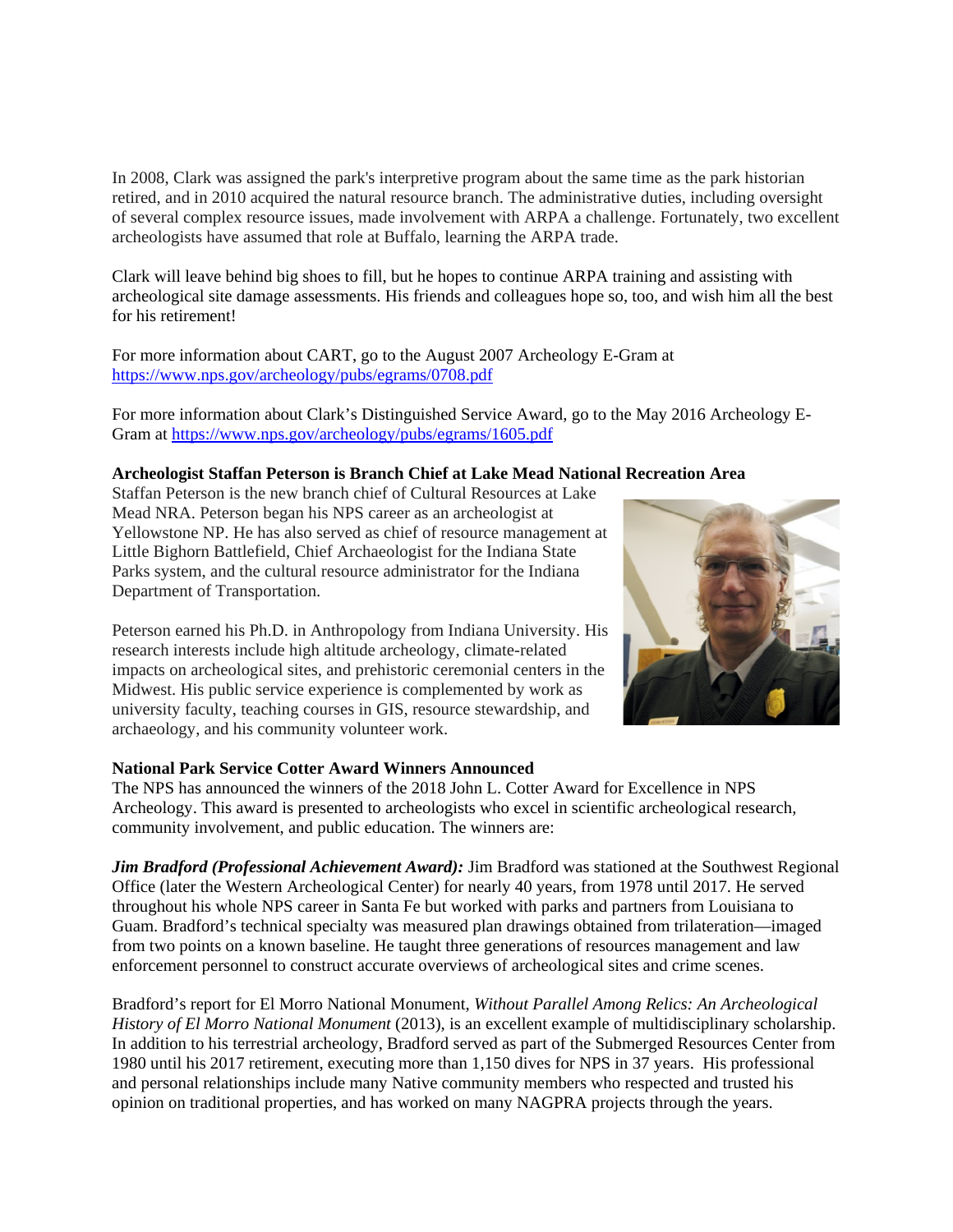*Urban Archeology Corps (Project Award):* The Urban Archeology Corps (UAC) was a national program from 2012-2017 that employed students to conduct interdisciplinary public archeology projects in urban national parks. The Corps engaged students in archeology to complete resource management projects, meet statutory responsibilities, and conduct archeological outreach with students and local communities. Park archeologists and resource managers supervised small teams of students on small Section 106 and Section 110 projects and conducted public education.

The UAC made a difference in the lives of the almost 145 students who participated over the course of the program. The projects championed diversity in archeology, emphasized interdisciplinary research, explored multiple perspectives and, most of all, valued the unique contributions that students make to the NPS. Without the team leads' hard work, creativity and devotion, the UAC program could not have been a success.

- Teresa S. Moyer, Archeologist, Archeology Program, Washington Office
- Kristen G. Allen, Chief of Natural and Cultural Resources, Maggie L. Walker National Historic Site & Richmond National Battlefield Park
- Katherine D. Birmingham, Cultural Resources Program Manager, National Capital Parks-East
- Ethan P. Bullard, Museum Curator, Maggie L. Walker National Historic Site & Richmond National Battlefield Park
- Gary M. Brown, Cultural Resource Program Manager, Santa Monica Mountains National Recreation Area
- Thadra Stanton, Archeologist, Southeast Archeological Center (for Chickamauga & Chattanooga National Military Park)

(To learn more about the Urban Archeology Corps, listen to a podcast by Mary Furlong Minkoff about the Washington, D.C. project at https://www.nps.gov/training/NPSArcheology/html/index.cfm#d.)

John L. Cotter (1911 – 1999) was best known for his work at Jamestown, Virginia, and his contributions to the development of historical archeology. The award was created to recognize professional achievements and exceptional projects in honor of Cotter's long and distinguished career. Award nominations are peer submitted and voted on by the award committee comprising five NPS archeologists.

## **Nyman New NPS Northeast Region Archeology Program Manager**



James Nyman has been selected as the manager of the NPS Northeast Region Archeology Program (NRAP) and regional archeologist. Since 2016, Nyman has served with NRAP as the lead archeologist for the Northeast Line Item Construction Program. In this position, he worked with Resource Planning and Compliance and collaboratively with Section 106 advisors and parks to protect archeological resources throughout the region.

Prior to joining the NPS, Nyman was District Archeologist and Tribal Liaison for the Army Corp of Engineers, Vicksburg District. He began his Federal service as an archeologist working with FEMA during Hurricane Katrina recovery on the Gulf Coast. He received his MA in Archeology and

Anthropology from the University of South Carolina in 2011. He has over a decade's experience working as a professional archeologist in both the private and public sectors across the United States and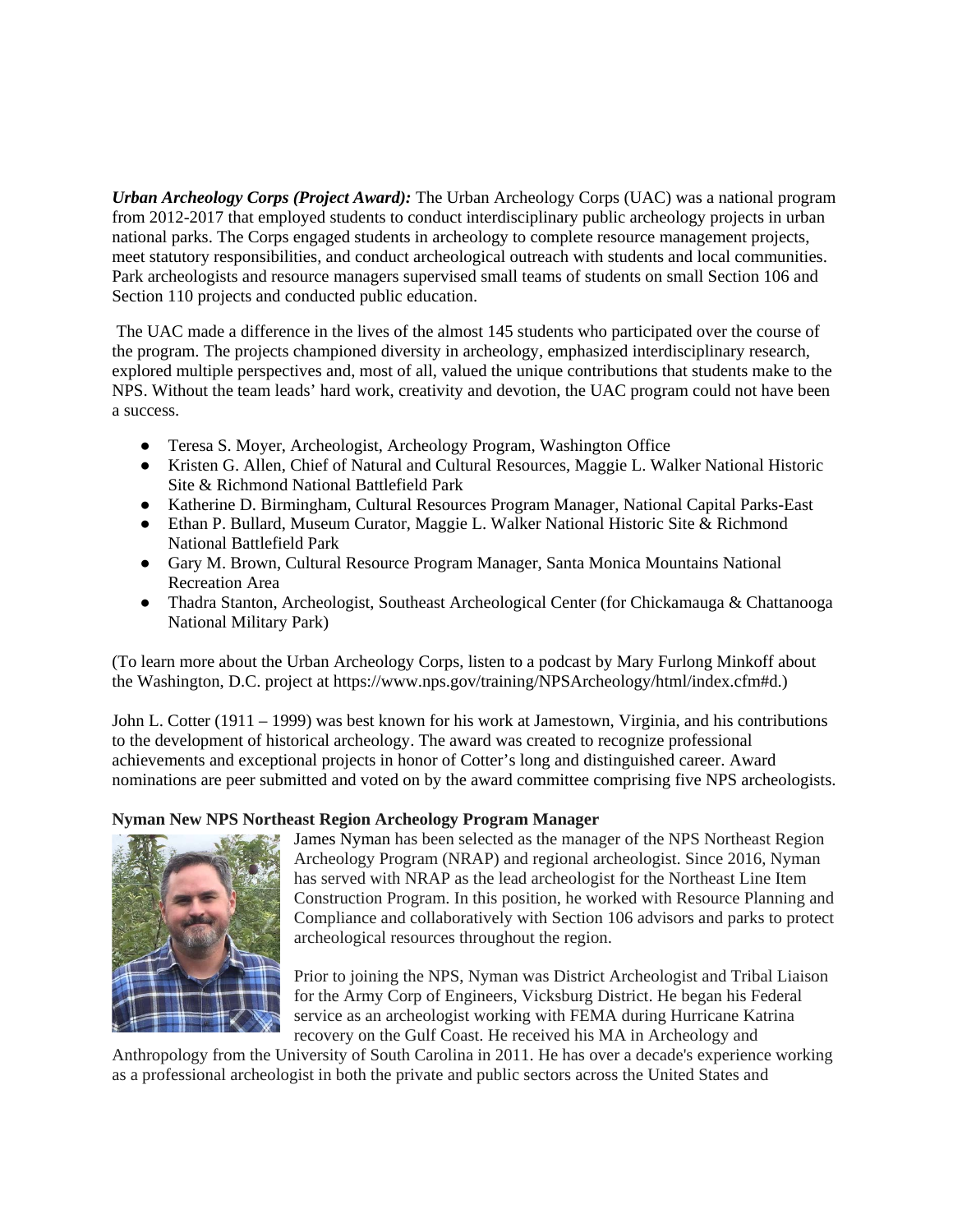Caribbean. Prior to graduate school, Nyman worked as a field and laboratory archeologist at Thomas Jefferson's Monticello.

Nyman's professional and academic research has focused on the interactions between colonial and Native American populations during, and following, the period of European expansion into North America.

Nyman is duty-stationed in Lowell, Massachusetts.

### **2018 is Centennial of Katmai National Park and Preserve**

In September, Katmai National Park and Preserve celebrated the 100<sup>th</sup> anniversary of establishment. This park unit contains some of Alaska's most spectacular scenery. Humans have lived in the harsh conditions of Katmai country for thousands of years. Flaked stone found on Takli Island indicates human occupation beginning as early as 9,000 years ago. Residents probably lived along the bays and inlets of the park's eastern boundary, and used much of the interconnecting coastline for fishing, hunting, or for temporary shelter. Inland, along the Brooks River, archeologists found artifacts dating as far back as 4,500 years ago that provides evidence of an extensive village inhabited almost continuously since that time.

In the late 18th century, Russian fur traders were the first Europeans to arrive in Katmai country. By then, the Alutiiq had established villages along the river coastlines. A complex economic and cultural relationship developed between Native peoples and the Russians. During the early and mid-nineteenth century, Russia considered Katmai village to be the most significant post on the upper Alaska Peninsula. Few Russians actually lived there, but observers estimated that 2,000 to 3,000 sea otter pelts were harvested each year.

President Wilson declared Katmai a national monument in 1918 to preserve the living laboratory of its cataclysmic 1912 volcanic eruption, particularly the Valley of Ten Thousand Smokes, a spectacular fortysquare-mile, pyroclastic ash flow deposited by Novarupta Volcano that is up to 700 feet deep.

To learn more about Katmai's spectacular resources, go to https://www.nps.gov/katm/index.htm

**FEDERAL NEWS** (no significant Federal news reported this month, due to the Federal shut-down.)

# **GRANTS AND TRAINING**

### **Mather Training Center Sponsors Successful ARPA for Archeologists Training**

The NPS Stephen T. Mather Training Center and the Career Academy for Cultural Resources hosted an inter-agency training class *Archeological Resources Protection Act (ARPA) for Archeologists* November 26-30, 2018. The spacious grounds of the National Conservation Training Center, Shepherdstown, WV, where the training was held, facilitated the field exercises that were an important component of the learning experience. The students included both NPS and USFS.

The curriculum was taught for the first time in 2017 at MWAC, and is tailored specifically for federal cultural resource professionals, including curators. It is focused on their responsibilities to understand cultural resource law, respond to law enforcement requests for collecting evidence/data of site damage, develop accurate and complete site damage reports through a thorough comprehension of the elements of ARPA and the determination of costs and values.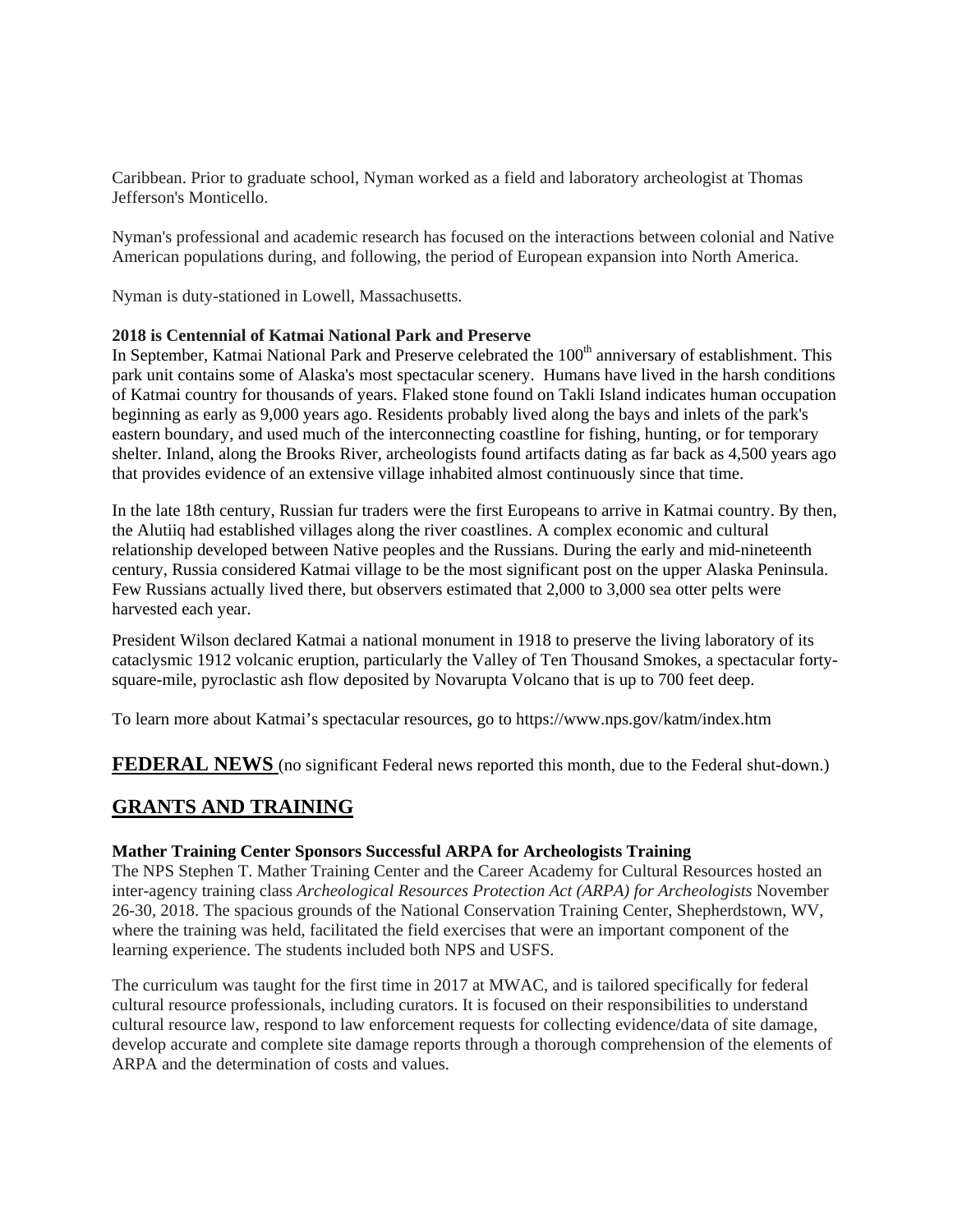NPS archeologist Caven Clark and Special Agent Robert Still taught the class. Clark and Still have much experience in working on ARPA legal cases, and spoke about the elements that must be present in a successful ARPA case, and walked the class through computation of archeological value, commercial value, and restoration and repair –important topics that often confuse practitioners. They offered to review draft reports and give advice. The knowledge, encouragement, and support of the instructors inspired one of the students to comment, "Caven and Robert empowered us to conduct our own damage assessments."

Cari Kreshak, NPS Learning Manager for Cultural Resources and film maker James Orr provided logistical support and observed the class.

## *By Karen Mudar*

## **National Park Service 2019 Archaeological Prospection Workshop**

C*urrent Archeological Prospection Advances for Non-destructive Investigations of the Fort Casimir Site, Delaware,* will be held May 20--24, 2019, at the Fort Casimir site in New Castle County, Delaware. This will be the twenty-ninth year of the workshop dedicated to the use of geophysical, aerial photography, and other remote sensing methods as they apply to the identification, evaluation, conservation, and protection of archeological resources across this Nation. The workshop will present lectures on the theory of operation, methodology, processing, and interpretation with on-hands use of the equipment in the field.

Fort Casimir was a Dutch colonial fort established under Peter Stuyvesant in 1651. It was captured by the Swedes in 1654 and renamed Fort Trefalddighet. The Dutch recaptured it in 1655 and renamed it Fort New Amstel. In 1664, the English forced the Dutch to relinquish control of the New Netherlands colony. The British abandoned the deteriorated fort in the 1680s.

Co-sponsors for the workshop include the NPS Midwest Archeological Center (MWAC), Northeast Regional Office, and the National Center for Preservation Technology and Training, as well as the Delaware State Parks and Recreation.

**Contact:** Steven L. DeVore, Archeologist, National Park Service, Midwest Archeological Center, Federal Building, Room 474, 100 Centennial Mall North, Lincoln, Nebraska 68508-3873: tel: (402) 437-5392, ext. 141; fax: (402) 437-5098; email: <steve\_de\_vore@nps.gov>. Application forms are available on the MWAC web page at <http://www.nps.gov/mwac/>.

## **SLIGHTLY OFF TOPIC: Your Favorite Archeology Podcasts**

Do you listen to podcasts? Of course you do! These days, podcasts are everywhere. Do you listen to archeology podcasts? Send me the URL of your favorite archeology podcast, and a short description of the program or your favorite episode. If your park has produced archeology podcasts that you would like to share, send those as well.

Send them to me [\(Karen\\_mudar@nps.gov\)](mailto:Karen_mudar@nps.gov) by March 15, and we will publish it in the March Archeology E-Gram. In the meantime, here are, in no particular order, some produced by the NPS and a few others. I've included favorite episodes from NPS employees (no connection to archeology) and archeology TED talks as well. Enjoy!

### **The Southwest Archeology Podcast**

https://www.nps.gov/soar/nps- southwest-archeology-podcast